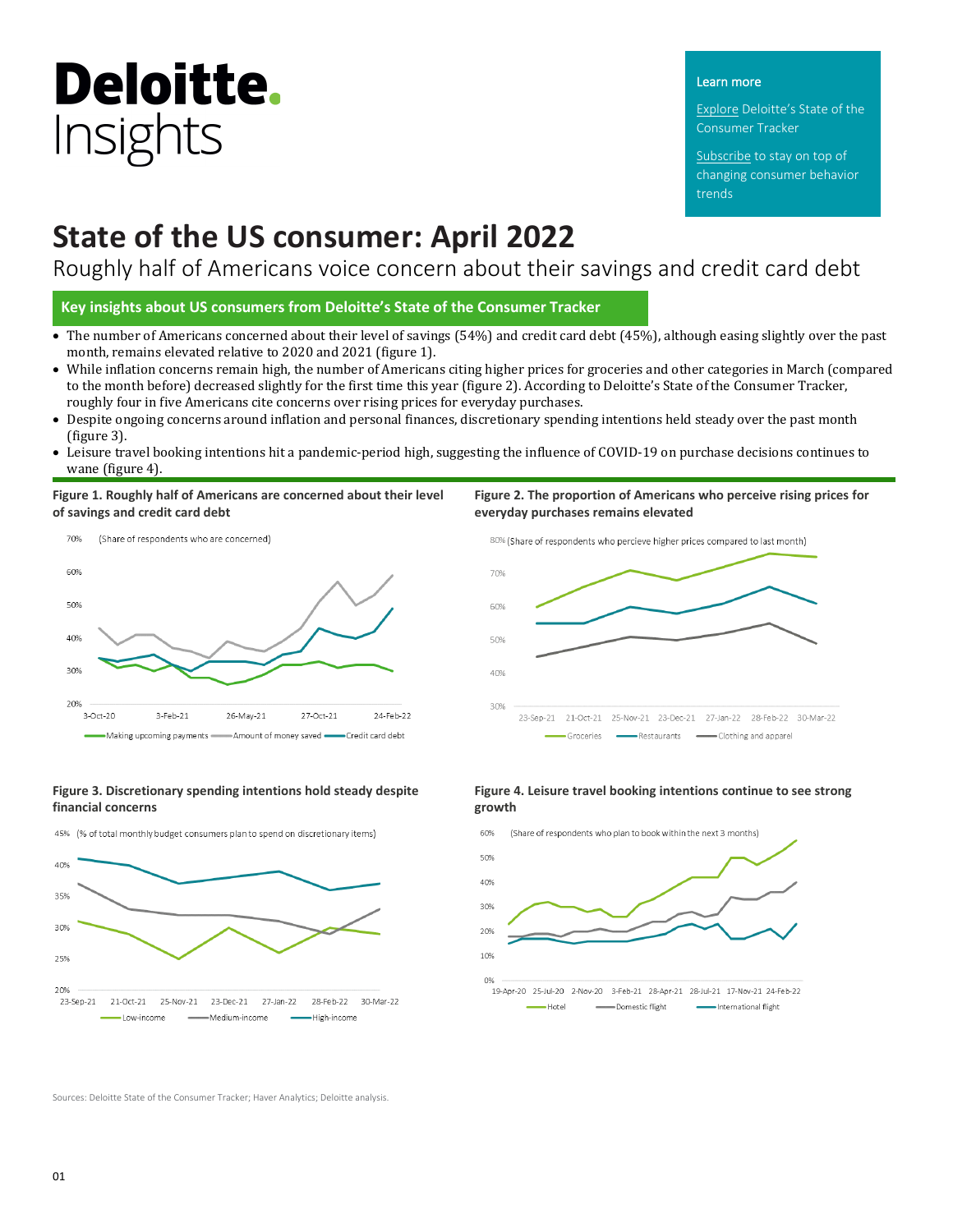## State of the US consumer: April 2022

High inflation has hit real earnings, thereby posing risks for consumer spending

### **A roundup of key consumer-related economic data**

**Figure 5. Consumer spending fell by 0.4% in February, dragged down by large decline in spending for durable and nondurable goods**



#### **Figure 6. The employment-to-population ratio has been edging up and the unemployment rate is falling**



#### **Figure 7. After a rebound in January, retail sales fell in February with nonstore sales declining by 3.7%**



#### **Figure 8. The personal savings rate was 6.3% in February and has been on a downward trend since early 2021**



Sources: US Department of Commerce, US Bureau of Labor Statistics, all sourced through Haver Analytics); Deloitte analysis.